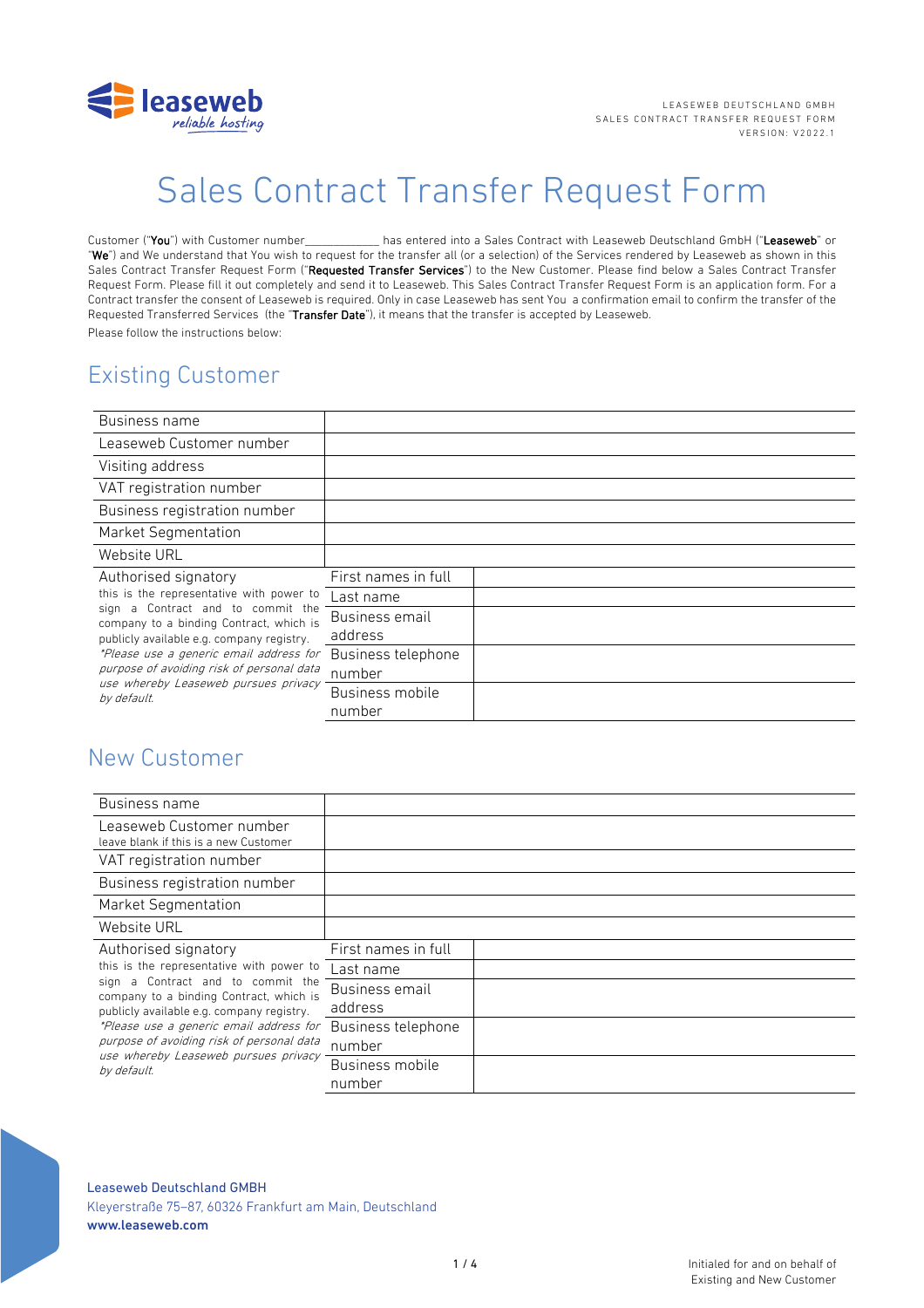

# New Customer

### Visiting address

| Address                |  |
|------------------------|--|
| Zipcode                |  |
| City                   |  |
| Country                |  |
| Postal address         |  |
| Address                |  |
| Zipcode                |  |
| City                   |  |
| Country                |  |
| <b>Billing address</b> |  |
| Address                |  |
| Zipcode                |  |
| City                   |  |
| Country                |  |

| Primary contact person<br>(if not the same as authorized<br>signatory) | First names in full |  |
|------------------------------------------------------------------------|---------------------|--|
|                                                                        | Last name           |  |
|                                                                        | Business email      |  |
|                                                                        | address             |  |
|                                                                        | Business telephone  |  |
|                                                                        | number              |  |
|                                                                        | Business mobile     |  |
|                                                                        | number              |  |
| Technical department contact                                           | Business email      |  |
|                                                                        | address             |  |
|                                                                        | Business telephone  |  |
|                                                                        | number              |  |
| Financial department contact                                           | Business email      |  |
|                                                                        | address             |  |
|                                                                        | Business telephone  |  |
|                                                                        | number              |  |
|                                                                        |                     |  |

# Requested Transfer Services:

### All Services:

YES, requested transfer for all Services

NO, requested transfer for the following Services:

Leaseweb Deutschland GMBH

Kleyerstraße 75-87, 60326 Frankfurt am Main, Deutschland www.leaseweb.com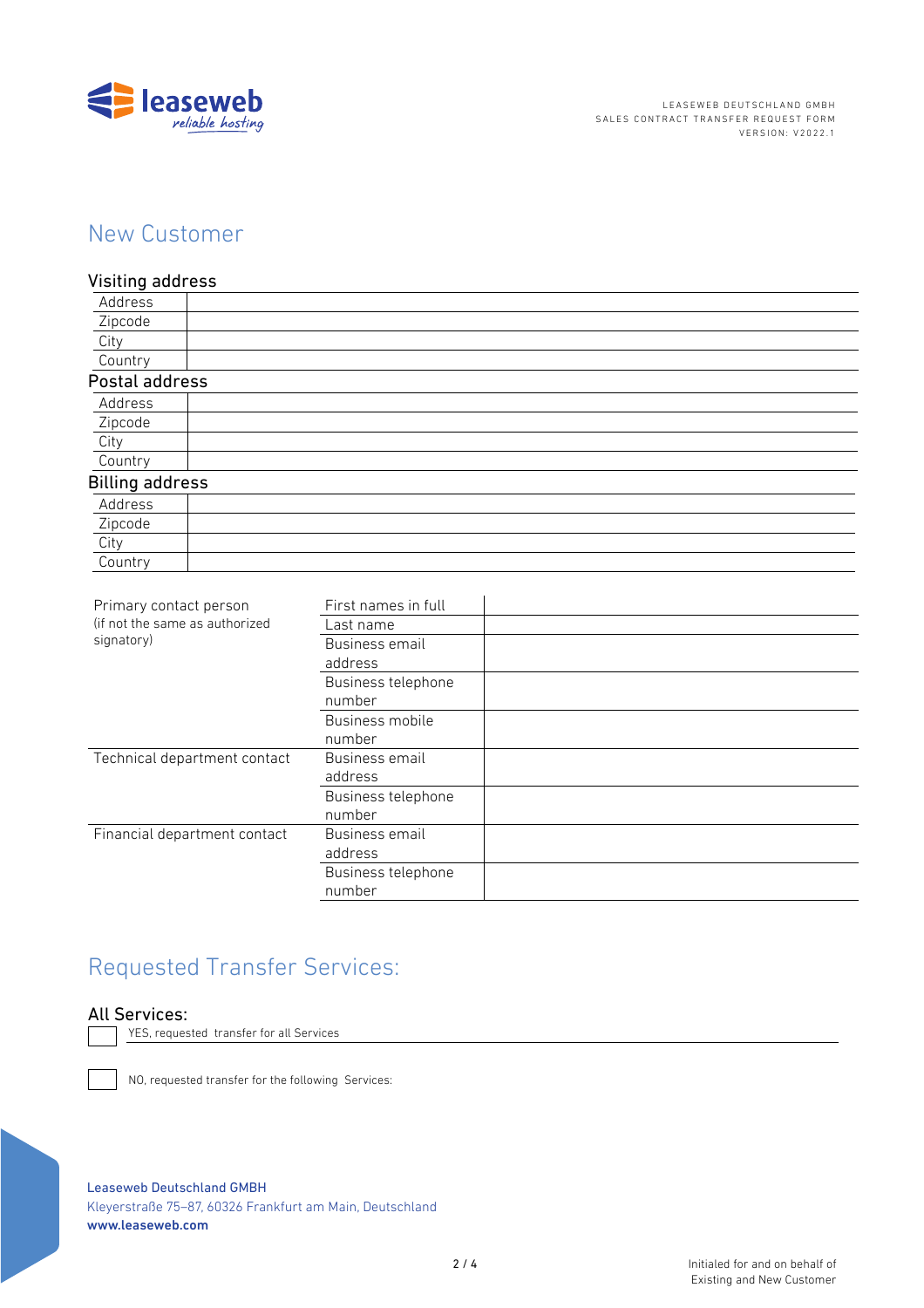

### Requested Transfer Services (specify Service(s) ID's):

The Service ID can be found in the Customer Portal

| $\sim$   |                                                                                                                                                                                                                                |
|----------|--------------------------------------------------------------------------------------------------------------------------------------------------------------------------------------------------------------------------------|
| ≏<br>. ب |                                                                                                                                                                                                                                |
| 4.       |                                                                                                                                                                                                                                |
| ს        |                                                                                                                                                                                                                                |
|          | the contract of the contract of the contract of the contract of the contract of the contract of the contract of the contract of the contract of the contract of the contract of the contract of the contract of the contract o |

Please attach a separate overview signed by both parties if more space is required

#### Reason for Requested Transfer of Services above:

- Sale of Business including the Requested Transfer of Services based on a Purchase Asset agreement  $\bullet$ including existing supplier contracts, please add and provide such contracts for proof.
- Other, namely  $\bullet$

### Leaseweb only accepts Sales Contract Transfer Request once per calendar year, unless Customer provides specific circumstances for exemption that you need to proof to Leaseweb case by case.

#### Terms and conditions:

#### 1. ASSIGNMENT AND TRANSFER: SUBJECT TO APPROVAL

1.1. Under the conditions precedent that (i) Leaseweb grants its written consent and cooperation by means of its email confirmation; and (ii) Existing Customer has paid all sums that are due and payable by Customer to Leaseweb, Existing Customer herewith assigns and Leaseweb agrees to the transfer to New Customer, and New Customer herewith accepts from Existing Customer, the Requested Transfer Services and all of Existing Customer's rights and obligations towards Leaseweb under the Sales Contract, with effect from the Transfer Date.

#### 2 APPLICABLE CONTRACT DOCUMENTATIONS

2.1. New Customer is aware that Leaseweb applies B2B Sales Terms and Conditions, which B2B Sales Terms and Conditions include provisions to ensure compliance with the General Data Protection Regulation, and Acceptable Use Policies with respect to the use of its Services and that such are applicable to - and part of - the Requested Transfer Services. New Customer is further aware that the scope and nature of the services offered by Leaseweb are set forth in the Services Specifications, that the performance parameters or service levels with respect to the services offered by Leaseweb are set forth in the Support and Service Levels; and that such are applicable to -and part of- the Requested Transfer Services

2.2. Existing Customer and New Customer hereby assume and agree that as from the Transfer Date the Sales Terms and Conditions, the Policies, Services Specifications, Support and Service Levels and the applicable privacy statement have been made available electronically and are published at https://www.leaseweb.com/legal.

#### 3. LIABILITY

3.1. Existing Customer will remain liable for payments before Transfer Date as well as for payments after Transfer Date in the event the New Customer does not fulfill its payment obligation for the Transferred Services.

3.2. After Transfer Date, New Customer will be liable for the payments of all the Requested Transfer Services.

#### 4. NON-ASSIGNMENT

4.1. If any Special Conditions as special contract rights were mutually agreed upon between Leaseweb and the Existing Customer, these Special Conditions are not eligible for any assignment. As a result, these Special Conditions will not deemed to be assigned or transferred to New Customer and the New Customer is not entitled to any Special Conditions that were agreed with the Existing Customer.

**Leaseweb Deutschland GMBH** 

Kleyerstraße 75-87, 60326 Frankfurt am Main, Deutschland www.leaseweb.com